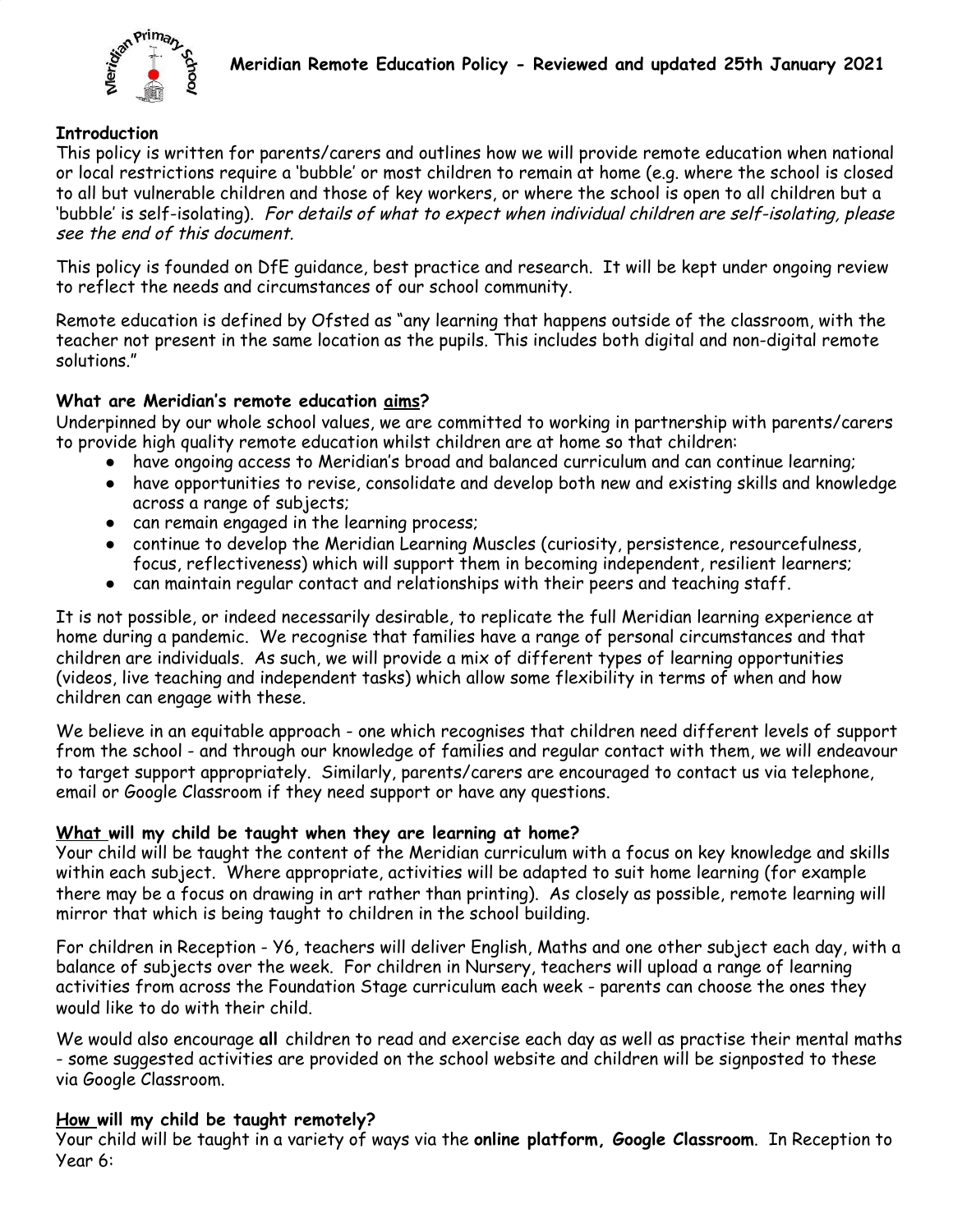- Teachers will upload activities to Google Classroom at the start of each day;
- One activity will be supported by a video this will be recorded by a Meridian teacher or provided by an online platform such as Oak National Academy, BBC Bitesize or White Rose Maths;
- Activities will be provided as Google Slides and modelled examples/visuals will be used to support children's understanding;
- Children will be able to interact with teaching staff via the Google Classroom chat feature asking questions and receiving feedback about their learning;
- Children will be invited to two Google Meets each week where they will benefit from live interaction with teaching staff and their peers.

In Nursery, activities will be planned to encourage active learning through playing, exploring and investigating. Teachers will upload a range of learning activities from across the Foundation Stage curriculum at the start of each week to Google Classroom - parents/carers can choose the ones they would like to do with their children. Children will be invited to a whole class Google Meet each day where they will benefit from live interaction with teaching staff and their peers. Staff will also upload a recorded story or rhyme each week to support children's learning.

All children will receive a telephone call from staff once a week. As well as pastoral support, this will enable parents and children to reflect on learning successes and challenges and gain feedback and guidance. In addition, we will support children's personal and social development by uploading an assembly video to Google Classroom each week.

Where appropriate, SEND and vulnerable children will receive additional phone calls and/or Google Meets (e.g. focussed on gaps in their learning or EHCP targets) and work will be differentiated.

# **How will my child access Google Classroom?**

Each child has their own login details provided by the teacher at the start of the school year. Children are shown how to access Google Classroom in class and it is used in Y2 upwards for weekly homework during full school opening. Instructions on how to access Google Classroom are available on the school website. If you need any support with logging on, you can contact the school office.

## **What if my child can't access Google Classroom?**

We encourage engagement in Google Classroom wherever possible as this enables daily interaction between children and staff and allows teachers to give children regular feedback on their learning. Please let us know if you do not have access to the internet or a laptop at home so that we can help (e.g. through a laptop loan or provision of a router). We can also provide paper copies of the week's home learning - please contact the school office to request this. If you are not self-isolating, you can collect this from school or we can post/deliver it to you.

# **How long should my child spend on home learning?**

In line with government guidance, we will provide approximately 3 hours of remote learning for KS1 and 4 hours for Key Stage 2. Reception children will receive approximately 2 hours of remote learning which is best managed in short bursts of around 15 minutes.

Build in regular breaks and create a routine that works for you and your family. All children work at a different pace - if your child works quickly, they can ask their teacher for additional tasks. If you are struggling to motivate your child, please contact the school for suggestions.

### **What expectations does the school have for my child's engagement in remote learning and the support that parents/carers should provide at home?**

Ideally, children should log onto Google Classroom each day and complete as much of the home learning provided as possible. By working through the sequence of lessons, children will be able to build on their knowledge and skills more successfully. Similarly, wherever possible, children should attend all of the Google Meets they are invited to. If we have any concerns about your child's engagement in remote learning, we will contact you and work to solve this problem together.

We recognise that parental commitments and personal circumstances mean that parents/carers have varying capacity to support remote education. Please support as and when you can. For children who are